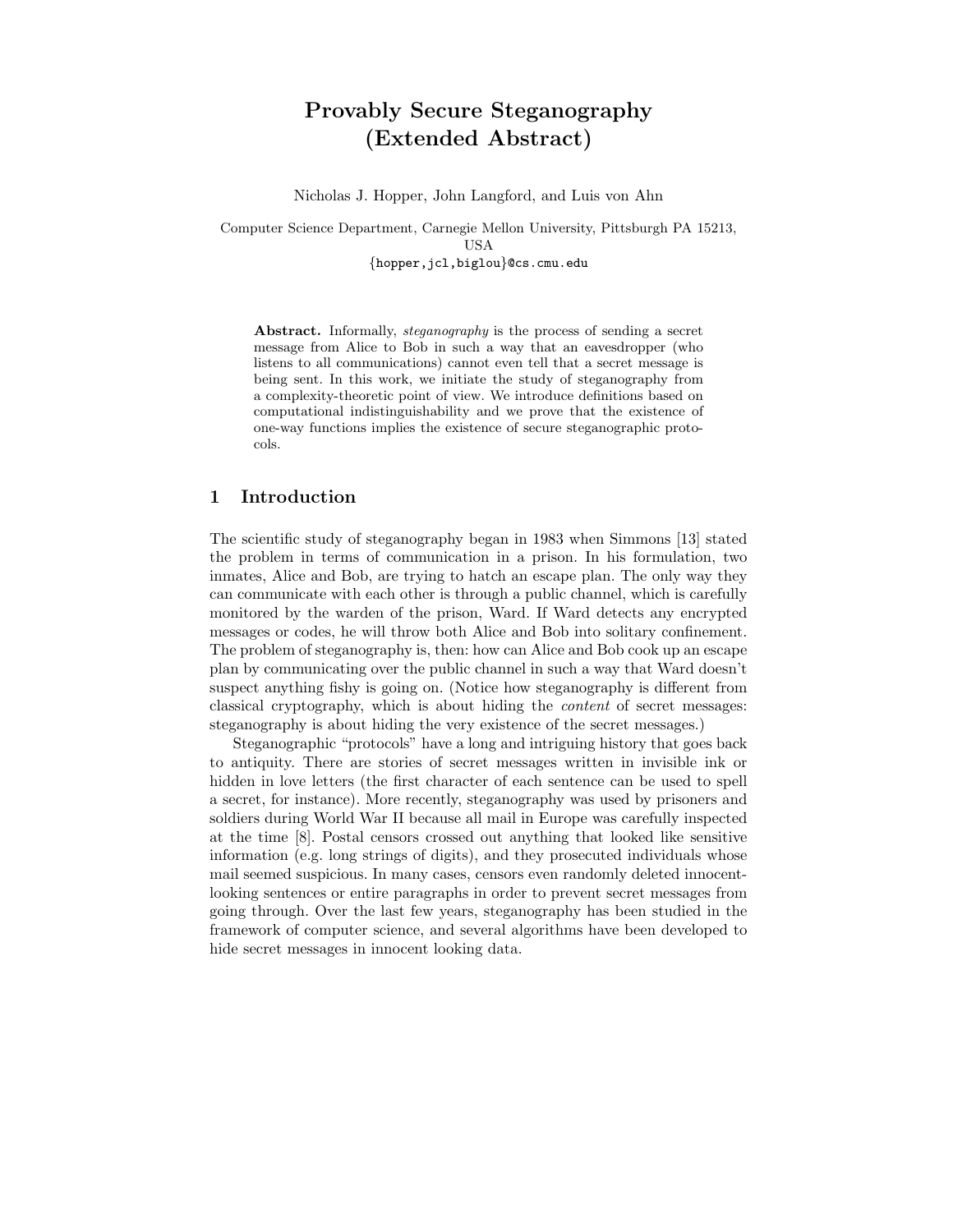#### 78 N.J. Hopper, J. Langford, and L. von Ahn

The main goal of this paper is to put steganography on a solid complexitytheoretic foundation. We define steganographic secrecy in terms of computational indistinguishability, and we define steganographic robustness, which deals with the case of active wardens (ones that cross out innocent-looking sentences or modify the messages just to prevent secrets from going through). Our main result is a positive one: secret and robust steganographic protocols exist within our model, given that one-way functions exist.

# Related Work

There has been considerable work on digital steganography. The first International Workshop on Information Hiding occurred in 1996, with five subsequent workshops, and even books have been published about the subject [9]. Surprisingly, though, very little work has attempted to formalize steganography, and most of the literature consists of heuristic approaches: steganography using digital images [9], steganography using video systems [9], etc. A few papers have given information theoretic models for steganography [3, 10, 11, 14], but these are limited in the same way that information theoretic cryptography is limited. We believe complexity theory is the right framework in which to view steganography and, to the best of our knowledge, this is the first paper to treat steganography from a complexity-theoretic point of view (and to achieve provably positive results).

# Organization of the Paper

In section 2 we define the basic cryptographic quantities used throughout the paper, as well as the notions of a cover channel and a stegosystem. In section 3 we define steganographic secrecy and state protocols which are steganographically secret assuming the existence of one-way functions. In section 4 we define robust steganographic secrecy for adversaries with bounded power to perturb stegotext messages and state protocols which satisfy this definition. Section 5 closes the paper with a discussion of implications.

# 2 Definitions

# 2.1 Preliminaries

A function  $\mu : \mathbb{N} \to (0,1)$  is said to be *negligible* if for every  $c > 0$ , for all sufficiently large  $n, \mu(n) < 1/n^c$ . The concatenation of string  $s_1$  and string  $s_2$ will be denoted by  $s_1||s_2$ , and when we write "Parse s as  $s_1^t||s_2^t|| \cdots ||s_l^{t}$ " we mean to separate s into strings  $s_1, \ldots s_l$  where each  $|s_i| = t, l = \lceil |s|/t \rceil$ , and  $s = s_1 ||s_2|| \cdots ||s_l$ . We will let  $U(k)$  denote the uniform distribution on k bit strings, and  $U(L, l)$  denote the uniform distribution on functions from L bit strings to l bit strings. If X is finite a set, we let  $U(X)$  denote the uniform distribution on X.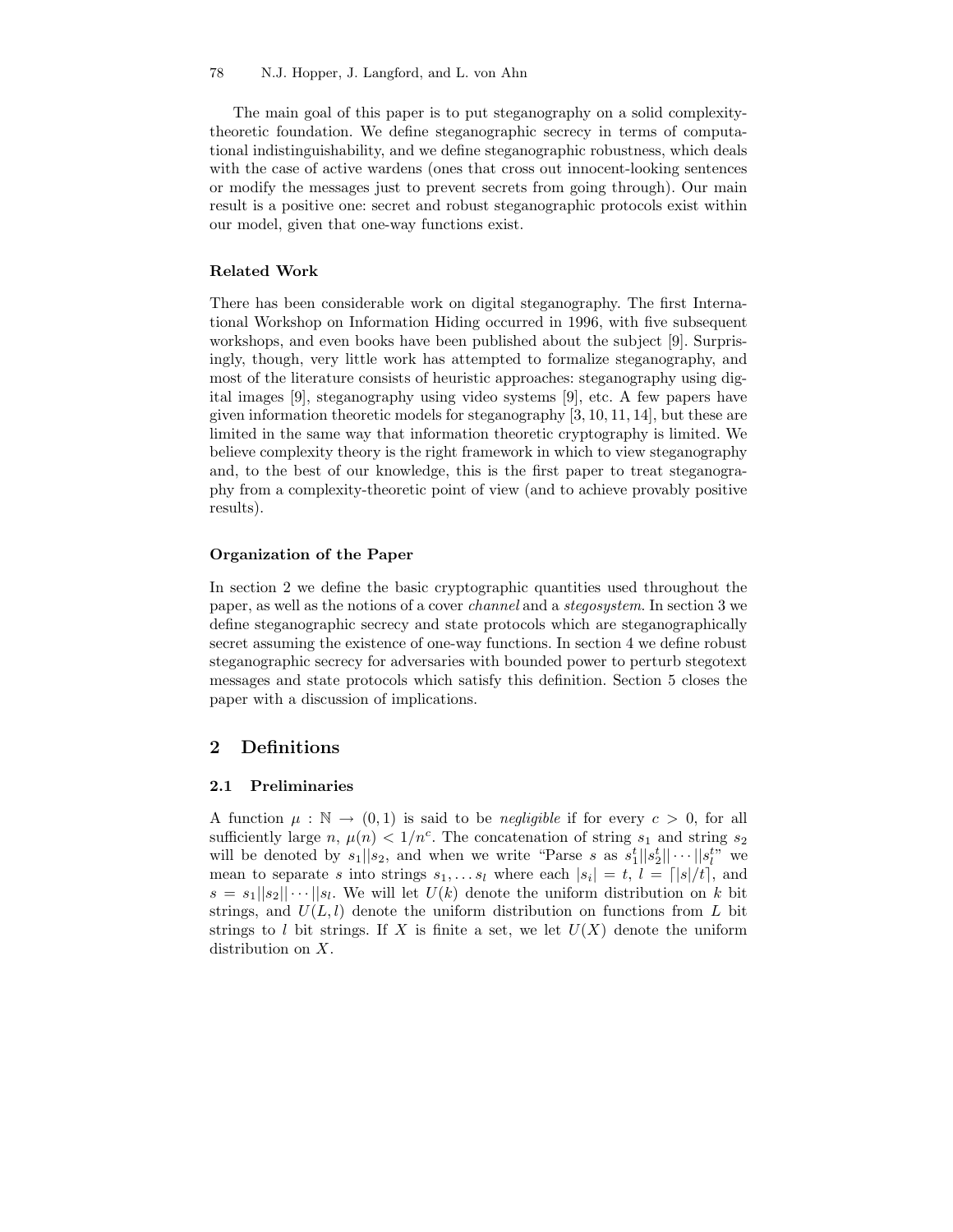## 2.2 Cryptographic notions

Let  $F: \{0,1\}^k \times \{0,1\}^L \to \{0,1\}^l$  denote a family of functions. Let A be an oracle probabilistic adversary. Define the prf-advantage of A over F as

$$
\mathbf{Adv}_{F}^{\text{prf}}(A) = \begin{vmatrix} \Pr_{K \leftarrow U(k), r \leftarrow \{0,1\}^{*}} [A_{r}^{F_{K}(\cdot)} = 1] - \Pr_{g \leftarrow U(L,l), r \leftarrow \{0,1\}^{*}} [A_{r}^{g} = 1] \end{vmatrix}.
$$

where  $r$  is the string of random bits used by adversary  $A$ . Define the insecurity of  $F$  as

$$
\mathbf{InSec}_F^{\text{prf}}(t,q) = \max_{A \in \mathcal{A}(t,q)} \left\{ \mathbf{Adv}_F^{\text{prf}}(A) \right\}
$$

where  $\mathcal{A}(t, q)$  denotes the set of adversaries taking at most t steps and making at most q oracle queries. Then F is a  $(t, q, \epsilon)$ -pseudorandom function if **InSec**<sup>prf</sup> $(t, q) \leq \epsilon$ . Suppose that  $l(k)$  and  $L(k)$  are polynomials. A sequence  ${F_k}_{k\in\mathbb{N}}$  of families  $F_k: {0,1}^k \times {0,1}^{L(k)} \to {0,1}^{l(k)}$  is called *pseudorandom* if for all polynomially bounded adversaries A,  $\mathbf{Adv}_{F_k}^{\text{prf}}(A)$  is negligible in k. We will sometimes write  $F_k(K, \cdot)$  as  $F_K(\cdot)$ .

Let  $E : \mathcal{K} \times \mathcal{R} \times \mathcal{P} \to \mathcal{C}$  be a probabilistic private key encryption scheme, which maps a random number and an  $|m|$ -bit plaintext to a ciphertext. Consider a game in which an adversary A is given access to an oracle which is either:

- $E_K$  for  $K \leftarrow U(\mathcal{K})$ ; that is, an oracle which given a message m, uniformly selects random bits R and returns  $E_K(R, m)$ ; or
- $-g(\cdot) = U(|E_K(\cdot)|)$ ; that is, an oracle which on any query ignores its input and returns a uniformly selected output of the appropriate length.

Let  $\mathcal{A}(t, q, l)$  be the set of adversaries A which make q queries to the oracle of at most l bits and run for t time steps. Define the CPA advantage of A against  $E$  as

$$
\mathbf{Adv}_{E}^{\text{cpa}}(A) = \begin{vmatrix} \Pr_{K \leftarrow U(K), s, r \leftarrow \{0, 1\}^*} [A_r^{E_{K, s}} = 1] - \Pr_{g, r \leftarrow \{0, 1\}^*} [A_r^g = 1] \end{vmatrix} \right)
$$

where  $E_{K,s}$  denotes  $E_K$  with random bit source s. Define the insecurity of E as

$$
\mathbf{InSec}_E^{\mathrm{cpa}}(t,q,l)=\max_{A\in\mathcal{A}(t,q,l)}\left\{\mathbf{Adv}_E^{\mathrm{cpa}}(A)\right\}\ .
$$

Then E is  $(t, q, l, \epsilon)$ -indistinguishable from random bits under chosen plaintext attack if  $\text{InSec}_{E}^{\text{cpa}}(t, q, l) \leq \epsilon$ . A sequence of cryptosystems  $\{E_{k}\}_{k\in\mathbb{N}}$  is called indistinguishable from random bits under chosen plaintext attack (IND\$-CPA) if for every PPTM A,  $\mathbf{Adv}_{E_k}^{\text{cpa}}(A)$  is negligible in k.

Let  $\mathcal C$  be a distribution with finite support X. Define the *minimum entropy* of  $\mathcal{C}, H_{\infty}(\mathcal{C})$ , as

$$
H_{\infty}(\mathcal{C}) = \min_{x \in X} \left\{ \log_2 \frac{1}{\Pr_{\mathcal{C}}[x]} \right\} .
$$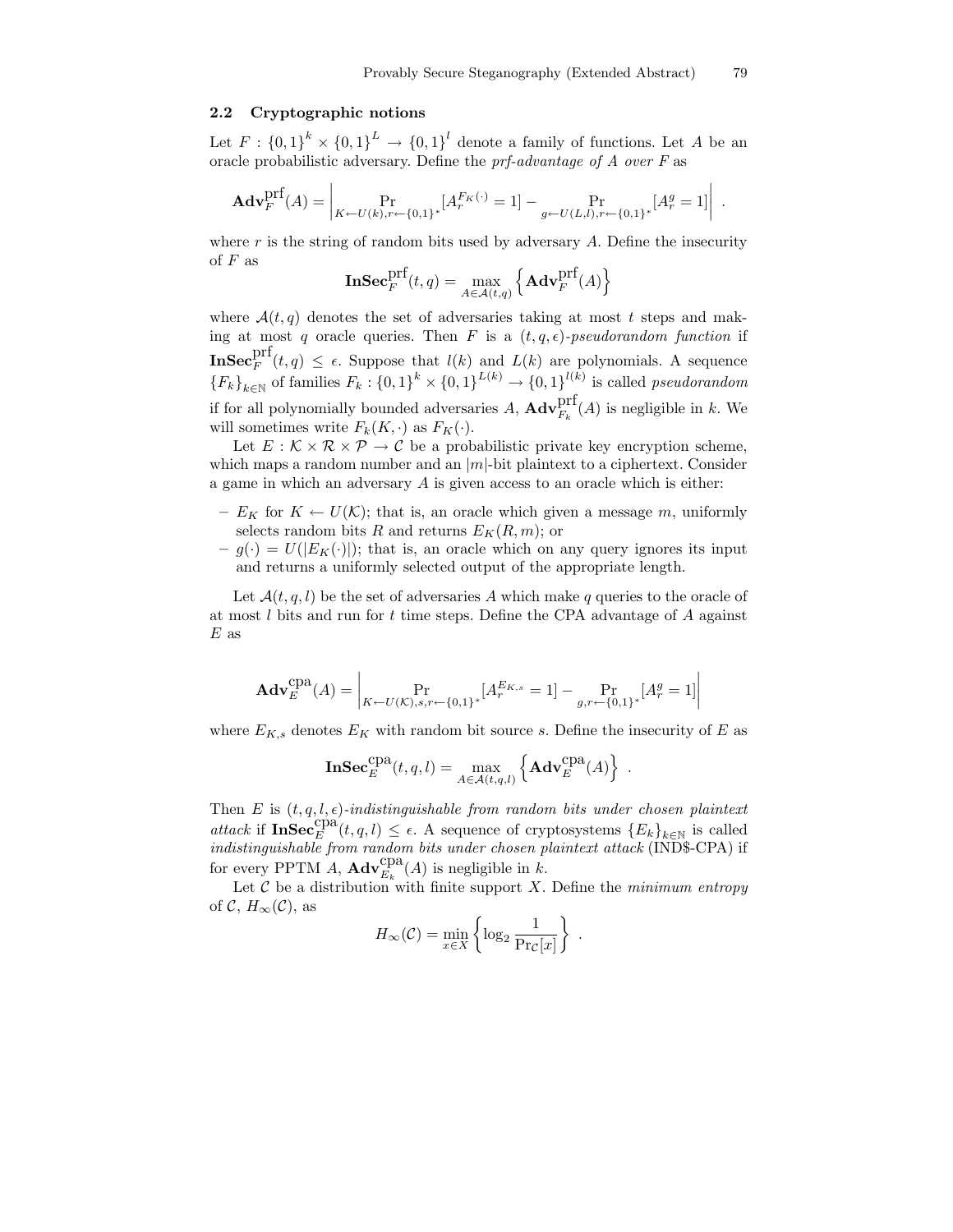#### 2.3 Steganography

Steganography will be thought of as a game between the warden, Ward, and the inmate, Alice. The goal of Alice is to pass a secret message to Bob over a communication channel (known to Ward). The goal of Ward is to detect whether a secret message is being passed. In this and the following sections we will formalize this game. We start by defining a communication channel.

**Definition.** A *channel* is a distribution on bit sequences where each bit is also timestamped with monotonically increasing time value. Formally, a channel is a distribution with support  $(\{0,1\}, t_1), (\{0,1\}, t_2), ...,$  where  $\forall i > 0$ :  $t_{i+1} \geq t_i$ .

This definition of a channel is sufficiently general to encompass nearly any form of communication. It is important to note that our protocols may depend upon the timing information as well as the actual bits sent on a channel. For example, it may be possible to do steganography over email using only the timing of the emails rather than the contents of the message. It may also be possible for an enemy to detect steganography via timing analysis.

Anyone communicating on a channel can be regarded as implicitly drawing from the channel, so we will assume the existence of an oracle capable of drawing from the channel. In fact, we will assume something stronger: an oracle that can partially draw from the channel a (finite, fixed length) sequence of bits. This oracle can draw from the channel in steps and at any point the draw is conditioned on what has been drawn so far. We let  $\mathcal{C}_h$  be the channel distribution conditional on the history  $h$  of already drawn timestamped bits. We also let  $\mathcal{C}_h^b$  be the marginal channel distribution over the next block of b timestamped bits conditional on the history h. Intuitively,  $\mathcal{C}_h^b$  is a distribution on the next b timestamped bits conditioned on the history h.

Fix b. We assume the existence of an oracle which can draw from  $\mathcal{C}_h^b$ . We will call such a partial draw a "block". We will require that the channel satisfy a minimum entropy constraint for all blocks:

$$
\forall h \text{ drawn from } C: H_{\infty}(\mathcal{C}_h^b) > 1
$$

This partial draw will be conditional on all past draws and so we can regard a sequence of partial draws as a draw from the channel. This notion of randomness is similar to Martingale theory where random variable draws are conditional on previous random variable draws (and we use Martingale theory in our analysis).

It is important to note that a "block" might (for example) contain timestamped bits which span multiple emails. We will overload the definition of the concatenation operator  $\|\$  for sequences of timestamped bits. Thus  $c_1||c_2$  will consist of the timestamped bits of  $c_1$  followed by the timestamped bits of  $c_2$ .

One example of a channel might be electronic mail. We can map an email system allowing communication from Alice to Bob to a channel by considering all of the bits used to encode a particular email as a sequence of channel bits, each with the same timestamp. The timestamp of emailed bits would be the time of transmission. The complete channel consists of a distribution over sequences of emails.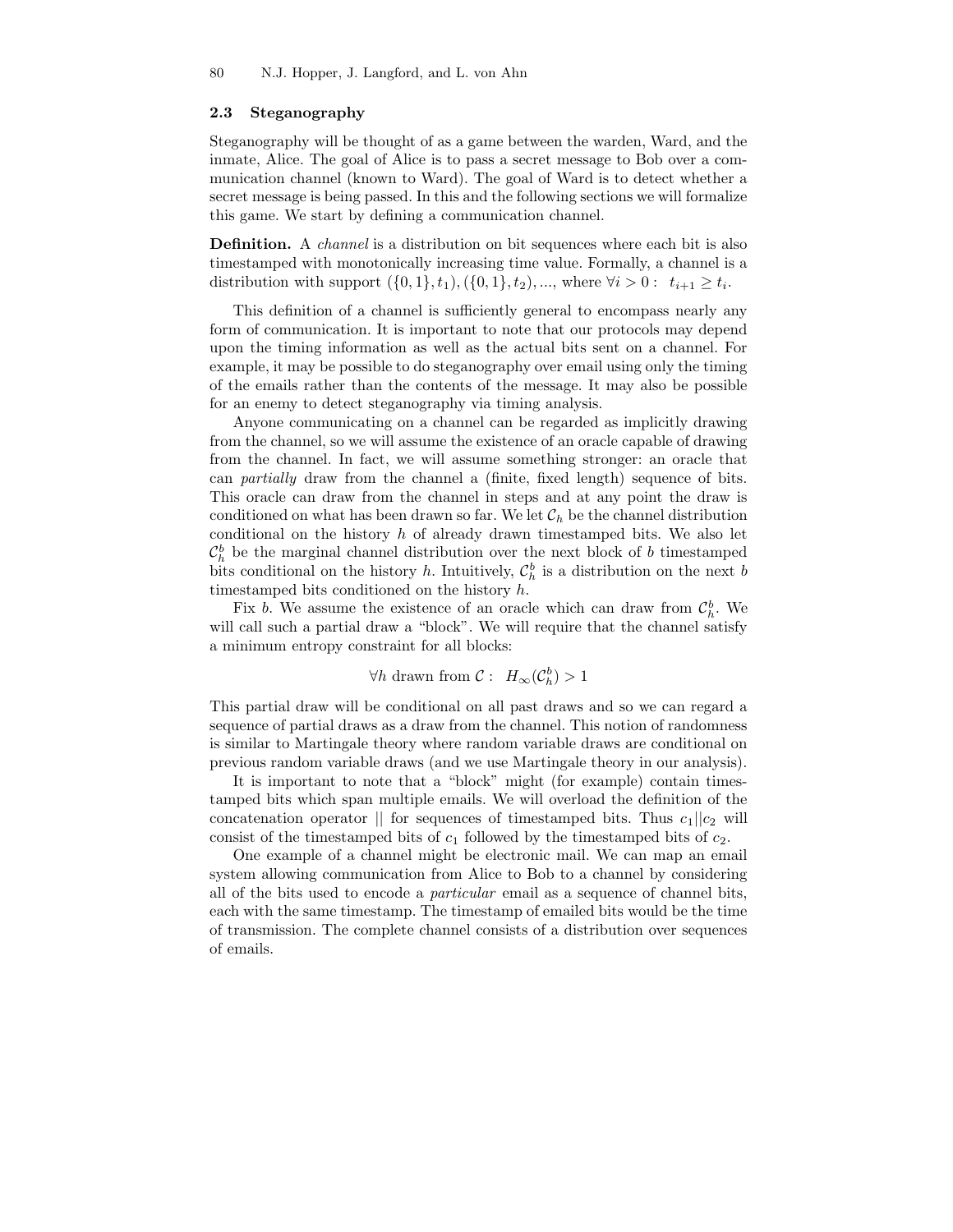Remark. In the remainder of this paper, we will assume that cryptographic primitives remain secure with respect to an oracle which draws from a channel distribution  $\mathcal{C}_h^b$ . Thus channels which can be used to solve the hard problems that standard primitives are based on must be ruled out. In practice this is of little concern, since the existence of such channels would have previously led to the conclusion that the primitive in question was insecure.

Definition 1. (Stegosystem) A steganographic protocol, or stegosystem, is a pair of probabilistic algorithms  $S = (SE, SD)$ . SE takes a key  $K \in \{0, 1\}^k$ , a string  $m \in \{0,1\}^*$  (the *hiddentext*), a message history h, and an oracle  $M(h)$ which samples blocks according to a channel distribution  $\mathcal{C}_h^b$ .  $SE^M(K, m, h)$ returns a sequence of blocks  $c_1||c_2|| \dots ||c_l$  (the *stegotext*) from the support of  $C_h^{l*b}$ . SD takes a key K, a sequence of blocks  $c_1||c_2|| \dots ||c_l$ , a message history h, and an oracle  $M(h)$ , and returns a hiddentext m. There must be a polynomial  $p(k) > k$  such that  $SE^M$  and  $SD^M$  also satisfy the relationship:

$$
\forall m, |m| < p(k): \quad \Pr(SD^M(K, SE^M(K, m, h), h) = m) \ge \frac{2}{3}
$$

where the randomization is over any coin tosses of  $SE^{M}$ ,  $SD^{M}$ , and M. (In the rest of the paper we will use  $(SE,SD)$  instead of  $(SE^M,SD^M)$ .

Note that we choose a probability of failure for the stegosystem of 1/3 in order to include a wide range of possible stegosystems. In general, given a protocol with any reasonable probability of failure, we can boost the system to a very low probability of failure using error-correcting codes.

Although all of our oracle-based protocols will work with the oracle  $M(h)$ , we will always use it in a particular way. Consequently, it will be convenient for us to define the rejection sampling function  $RS^{M,F} : \{0,1\}^* \times \mathbb{N} \to \{0,1\}.$ 

> Procedure  $RS^{M,F}$ : **Input:** target  $x$ , iteration *count*  $i = 0$ repeat:  $c \leftarrow M$ ; increment i until  $F(c) = x$  or  $i = count$ Output:  $c$

The function RS simply samples from the distribution provided by the sample oracle M until  $F(M) = x$ . The function will return c satisfying  $F(c) = x$  or the count-th sample from M. Note that we use an iteration count to bound the worst case running time of  $RS$  and that  $RS$  may fail to return a c satisfying  $F(c) = x$ .

Comment. We have taken the approach of assuming a channel which can be drawn from freely by the stegosystem; most current proposals for stegosystems act on a single sample from the channel (one exception is [3]). While it may be possible to define a stegosystem which is steganographically secret or robust and works in this style, this is equivalent to a system in our model which merely makes a single draw on the channel distribution. Further, we believe that the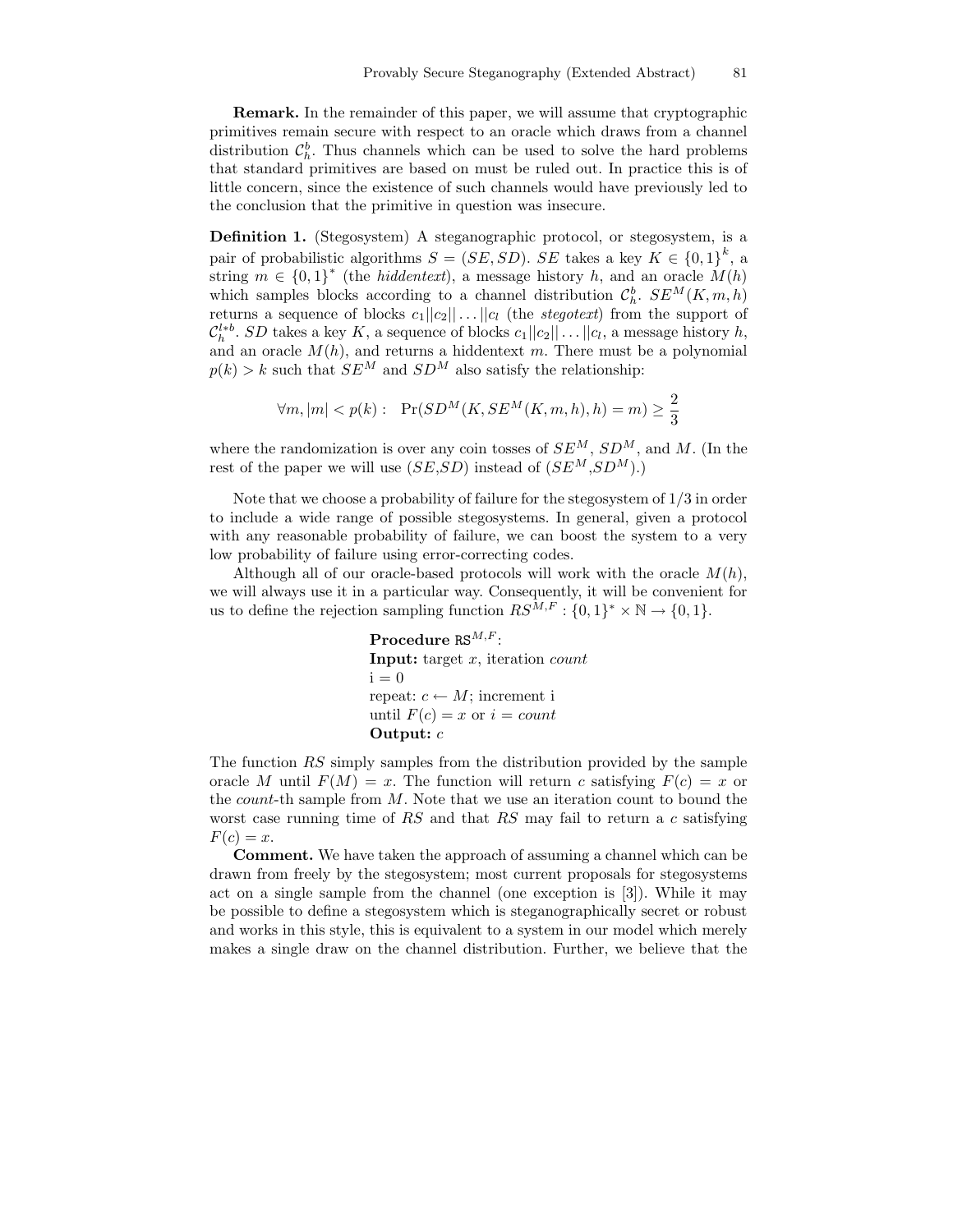lack of reference to the channel distribution may be one of the reasons for the failure of many such proposals in the literature.

It is also worth noting that we assume that a stegosystem has very little knowledge of the channel distribution— $SE$  and  $SD$  may only sample from an oracle according to the distribution. This is because in many cases the full distribution of the channel has never been characterized; for example, the oracle may be a human being, or a video camera focused on some complex scene. However, our definitions do not rule out encoding procedures which have more detailed knowledge of the channel distribution.

Sampling from  $\mathcal{C}_h^b$  might not be trivial. In some cases  $M(h)$  is a human, and in others a simple randomized program. We stress that it is important to minimize the use of such an oracle, because oracle queries can be extremely expensive. In practice, this oracle is also the weakest point of all our constructions. We assume the existence of a perfect oracle: one that can perform independent draws, one that can be rewound, etc. This assumption can be justified in some cases, but not in others. If the oracle is a human, the human may not be able to perform independent draws from the channel as is required by the function RS. A real world Warden would use this to his advantage. We therefore stress the following cautionary remark: our protocols will be shown to be secure under the assumption that the oracle is perfect.

Finally, we mention that our decoding algorithm, SD, is defined to have access to the oracle  $M(h)$ . This is a general definition, and there are cases in which this access will not be necessary. Protocols in which  $SD$  needs no access to  $M(h)$  are clearly preferred.

# 3 Steganographic Secrecy

A passive warden, W, is an adversary which plays the following game:

- 1. W is given access to an oracle  $M(h)$  which samples blocks (one at a time) from the distribution  $\mathcal{C}_h^b$ , for past histories h drawn from the channel. W makes as many draws from  $M(h)$  as it likes.
- 2. W is given access to a second oracle which is either  $SE(K, \cdot, \cdot)$  or  $O(\cdot, \cdot)$ defined by  $O(m, h) \leftarrow C_h^{|SE(K, m, h)|}$  $_{h}^{[SL(N,m,n)]}$ . Ward W makes at most q queries totaling l bits (of hiddentext) to this oracle.
- 3. W outputs a bit.

We define  $W$ 's advantage against a stegosystem  $S$  by

$$
\mathbf{Adv}_{S,C}^{\text{SS}}(W) = \begin{vmatrix} P_{r,m,MSE}(W_r^{M,SE(K,\cdot,\cdot)} = 1] - P_{r,M,O}^{\mathbf{Pr}}[W_r^{M,O(\cdot,\cdot)} = 1] \end{vmatrix},
$$

where the warden uses random bits  $r$ . Define the insecurity of  $S$  by

$$
\mathbf{InSec}_{S,C}^{\rm SS}(t,q,l)=\max_{W\in\mathcal{W}(t,q,l)}\left\{\mathbf{Adv}_{S,C}^{\rm SS}(W)\right\} ,
$$

where  $W(t, q, l)$  denotes the set of all adversaries which make at most q queries totaling at most  $l$  bits (of hiddentext) and running in time at most  $t$ .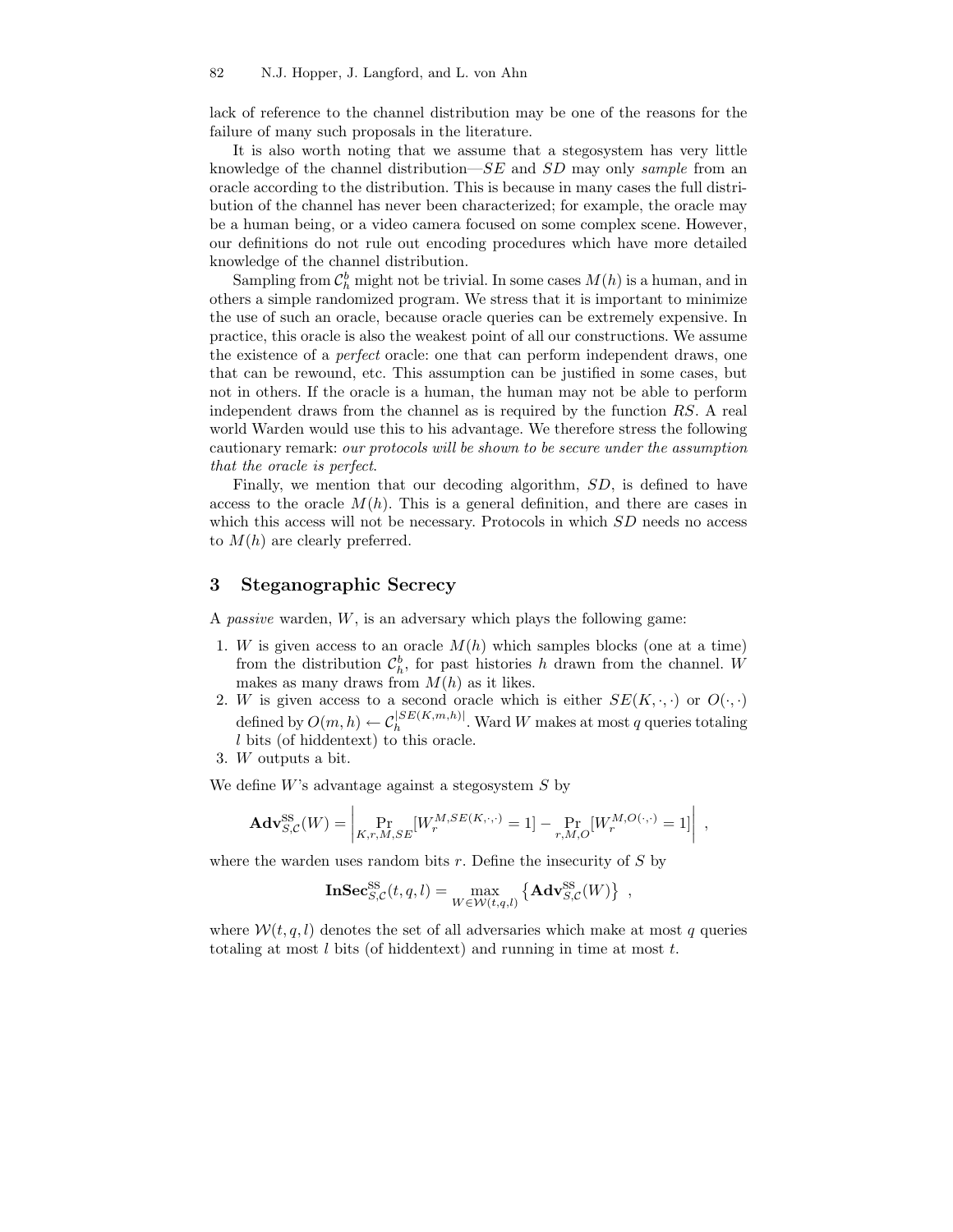**Definition 2.** (Steganographic secrecy) A Stegosystem  $S = (SE, SD)$  is called  $(t, q, l, \epsilon)$  steganographically secret against chosen hiddentext attack for the channel C  $((t, q, l, \epsilon)$ -SS-CHA-C) if  $\text{InSec}_{S,\mathcal{C}}^{SS}(t, q, l) \leq \epsilon$ .

**Definition 3.** (Universal Steganographic Secrecy) A Stegosystem  $S$  is called  $(t, q, l, \epsilon)$ -universally steganographically secret against chosen hiddentext attack  $((t, q, l, \epsilon)$ -USS-CHA) if it is  $(t, q, l, \epsilon)$ -SS-CHA-C for every channel distribution C that satisfies  $H_{\infty}(\mathcal{C}_h^b) > 1$  for all h drawn from C. A sequence of stegosystems  $\{S_k\}_{k\in\mathbb{N}}$  is called *universally steganographically secret* if for every channel distribution  $\mathcal C$  and for every PPTM W,  $\mathbf{Adv}_{S_k, C}^{\mathbf{SS}}(W)$  is negligible in k.

Note that steganographic secrecy can be thought of roughly as encryption which is indistinguishable from *arbitrary* distributions  $\mathcal{C}$ .

#### 3.1 Construction: Stateful Universal Steganographic Secrecy

We now show a stateful protocol which is universally steganographically secret. This protocol is not new and can be found (up to small differences) in [1], for instance. The novel aspect is the proof of steganographic secrecy within our model.

Assume Alice and Bob share a channel and let C denote the channel distribution. We let  $M(h)$  be an oracle which draws blocks (one at a time) from the conditional distribution  $\mathcal{C}_h^b$ . Let  $F_K(\cdot, \cdot)$  denote a pseudorandom function family indexed by  $k = |K|$  key bits which maps a pair consisting of a d-bit number and b timestamped bits to the set  $\{0,1\}$ , i.e.,  $F: \{0,1\}^k \times \{0,1\}^d \times (\{0,1\},t)^b \to \{0,1\}$ . Let Alice and Bob share a secret key  $K \in \{0,1\}^k$  and a synchronized d bit counter N. Let Enc and Dec be the encoding and decoding procedures, respectively, for an error-correcting code which corrects up to a  $\mu(k)$  fraction of errors (where  $\mu(k)$  is defined below) and which has stretch function  $\ell(\cdot)$ . The following procedures allow Alice and Bob to encode and decode a hiddentext and to send it via their shared channel.

Construction 1. (Steganographic Secrecy)

Procedure S1.Encode: Input: key  $K$ , hiddentext  $m'$ , history h Let  $m = Enc(m')$ Parse *m* as  $m_1^1 || m_2^1 || \cdots || m_l^1$ for  $i=1\ldots l$  do  $c_i \leftarrow RS^{M(h),F_K(N,\cdot)}(m_i,|K|)$ set  $h = h||c_i$ increment N **Output:**  $c_1||c_2|| \ldots ||c_l$ 

Procedure S1.Decode: **Input:** key  $K$ , Stegotext  $c$ Parse c as  $c_1^b || c_2^b || \ldots || c_l^b$ for  $i=1\ldots l$  do set  $m_i = F_K(N, c_i)$ increment N let  $m = m_1 || m_2 || \cdots || m_l$ Output:  $Dec(m)$ 

The idea behind this construction is simple. First, the encoding algorithm splits the hiddentext  $m$  into single bits. Then it draws blocks from the channel until it finds  $c_1$  such that  $F_K(N, c_1) = m_1$ . After that it finds  $c_2$  such that  $F_K(N +$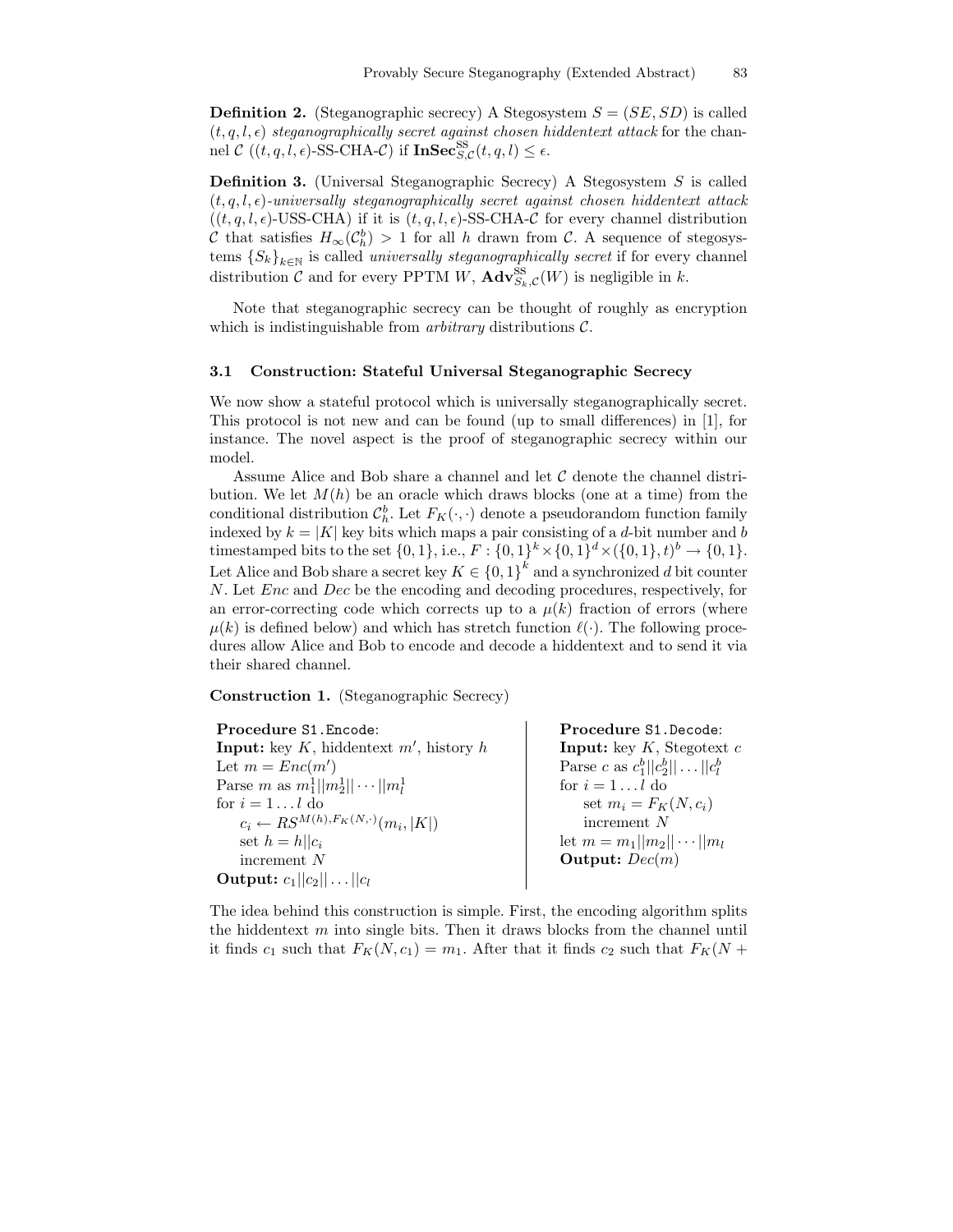$1, c_2$  =  $m_2$ , and  $c_3$ , and so on. This continues until all bits of m have been encoded. The decoding algorithm simply applies  $F_K(N+i-1, \cdot)$  to all the  $c_i$ 's.

Note that the encoding procedure actually has a small probability of failure per bit. In particular, RS might not return a  $c_i$  such that  $F_K(N+i-1, c_i)$  $m_i$ , because RS "gives up" after |K| timesteps. The probability of failure is dependent on the sampling oracle  $M$  and the evaluation oracle  $F$ .

**Lemma 1.** If  $\mathcal{C}_h^b$  has minimum entropy at least H and  $|K| = k$ , the probability of failure of RS is bounded above by  $\text{fail}(k, \mathcal{C}_h^b) + \text{InSec}_F^{\text{prf}}(O(kl), kl)$ , where

$$
\mathit{fail}(k,\mathcal{C}_h^b) \leq \sum_{j=0}^{2^H}\frac{\binom{2^H}{j}}{2^{2^H}}\left(\frac{j}{2^H}\right)^k
$$

Proof. See the full version of the paper [6].

It can be verified that  $\text{fail}(k, \mathcal{C}_h^b)$  is exponentially small in |K| and H. We will choose our error-correcting code to correct a  $\mu(k) = (1+\epsilon)*\text{fail}(k, U(1))$  fraction of errors (note that  $U(1)$  has minimum entropy 1). A Chernoff bound will then suffice to show that the probability of decoding failure is exponentially small in  $l$ . For a channel  $C_h^b$  with minimum entropy 1, we have fail $(k, C_h^b) \approx \frac{1}{4}$ . Consequently, we will at worst require a code with a stretch function  $\ell(n)$  approximately  $2n$ . We will assume for simplicity that the running times of *Enc* and *Dec* are linear.

**Theorem 1.** Let  $k = |K|$ . For any  $l \leq 2^d$ :

$$
\mathbf{InSec}_{S1,\mathcal{C}}^{SS}(t,q,l)\leq \mathbf{InSec}_F^{prf}(t+O(k\ell(l)),k\ell(l))
$$

*Proof.* For any warden,  $W$ , running in time  $t$  and making  $q$  queries totaling  $l$ bits, we construct a corresponding PRF adversary A, where

$$
\mathbf{Adv}_{S1,\mathcal{C}}^{SS}(W) = \mathbf{Adv}_{F}^{prf}(A)
$$

The running time of  $A$  is the running time of warden  $W$  plus the time of rejection sampling  $(RS)$ :  $O(k\ell(l))$  in the worst case. The number of calls to the sampling oracle,  $M(h)$ , is at most  $k\ell(l)$ .

 $A^f$  simply runs W, emulating the encoding procedure S1. Encode using the function oracle f in place of  $F_K(\cdot, \cdot)$ . Note that when f is a uniformly chosen random function, the output of  $RS^{M(h),f}(\cdot, k)$  is distributed identically to the channel distribution  $C_h^b$ . Similarly, when f is chosen from  $F_K(\cdot, \cdot)$ , the output of  $RS^{M(h),f}(\cdot, k)$  is distributed identically to the output of Construction 1, by the definition of the construction. So the advantage is:

$$
\mathbf{Adv}_{F}^{\text{prf}}(A) = \begin{vmatrix} \Pr_{K \leftarrow U(k), r \leftarrow \{0,1\}^{*}} [A_{r}^{F_{K}(\cdot, \cdot)} = 1] - \Pr_{g,r \leftarrow \{0,1\}^{*}} [A_{r}^{g} = 1] \end{vmatrix} \newline = \begin{vmatrix} \Pr_{K,r,M,SE}(W_{r}^{M,SE(K, \cdot, \cdot)} = 1] - \Pr_{r,M,O}(W_{r}^{M,O(\cdot, \cdot)} = 1] \end{vmatrix} \newline = \mathbf{Adv}_{S1,C}^{\text{SS}}(W)
$$

And the theorem follows by the definition of insecurity.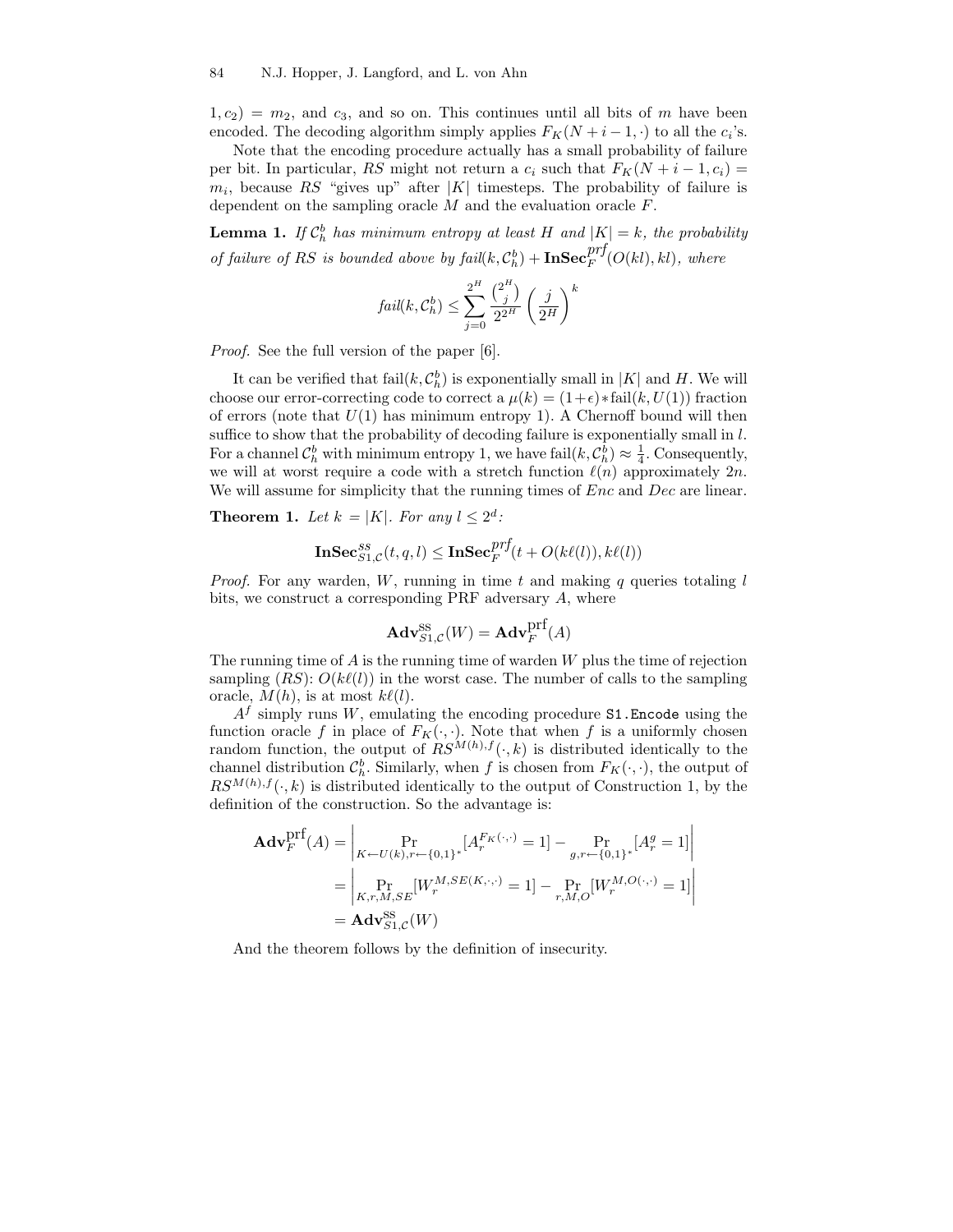Corollary 1. If  $F_K(\cdot, \cdot)$  is pseudorandom then construction 1 is universally steganographically secret against chosen-hiddentext attacks.

#### 3.2 Stateless Universal Steganographic Secrecy

The following protocol also satisfies our definition for universal steganographic secrecy. The proofs are omitted due to space considerations, but are similar to the proof of Theorem 1 in the previous section, and can be found in the full version of the paper Once again, this protocol (up to small differences) is not new and can be found in [1]; an information theoretic version of the protocol can also be found in [3].

We will say that a function  $f: D \to R$  is an unbiased function on a distribution C if for all  $r \in R$ , h,  $Pr_{d \leftarrow C_h^b}[f(d) = r] = \frac{1}{|R|}$ . Let  $f : (\{0, 1\}, t)^b \rightarrow \{0, 1\}$  be a public function which is unbiased on C. Let  $E_K(\cdot, \cdot)$  and  $D_K(\cdot)$  denote the encryption and decryption functions for a cryptosystem which is indistinguishable from random bits under chosen plaintext attack (i.e., IND\$-CPA) [12]. Suppose Alice and Bob share a key  $K \in \{0,1\}^k$ . The following procedures allow encoding and decoding of messages in a manner which is steganographically secret under chosen hiddentext attack for the channel distribution  $C$ .

Construction 2. (Stateless Steganographic Secrecy)

Procedure S2.Encode: **Input:** key K, hiddentext m, history h Let  $s = E_K(m)$ Parse s as  $s_1^1 || s_2^1 || \cdots || s_l^1$  $\text{for } i = 1...l \text{ do}$  $c_i \leftarrow RS^{M(h),f(\cdot)}(s_i,|K|)$ set  $h = h||c_i$ **Output:**  $c_1||c_2|| \dots ||c_l$ 

Procedure S2.Decode: **Input:** key  $K$ , Stegotext  $c$ Parse c as  $c_1^b || c_2^b || \ldots || c_l^b$ for  $i = 1 \dots l$  do set  $s_i = f(c_i)$ set  $s = s_1 || s_2 || \cdots || s_l.$ Output:  $D(K, s)$ 

Note that the execution time for  $SD$  is essentially linear in l and the execution time for  $SE$  is an expected  $O(l)$ . Also note that our assumption of an unbiased function implies that an error correcting code as in construction 1 is unnecessary: the probability of failure here is  $l/2^{|K|}$ . Clearly, the assumption of an unbiased f is quite strong. In practice, perfect unbiasedness may be hard to meet and stronger assumptions may be required. For example, when  $f$  is a pseudorandom function, under the assumption of a large minimum entropy in the channel,  $f$ will be nearly unbiased.

**Lemma 2.** For any warden  $W \in \mathcal{W}(t, q, l)$ , we can construct a corresponding adversary A where

$$
\mathbf{Adv}_{S2,\mathcal{C}}^{SS}(W) = \mathbf{Adv}_{E}^{cpa}(A) .
$$

The running time of A is at most  $t + O(kl)$ , and A makes q encryption queries for a total of l bits of plaintext.

Theorem 2.  $\textbf{InSec}_{S2,\mathcal{C}}^{S\mathcal{S}}(t,q,l) \leq \textbf{InSec}_{E}^{cpa}(t+O(kl),q,l).$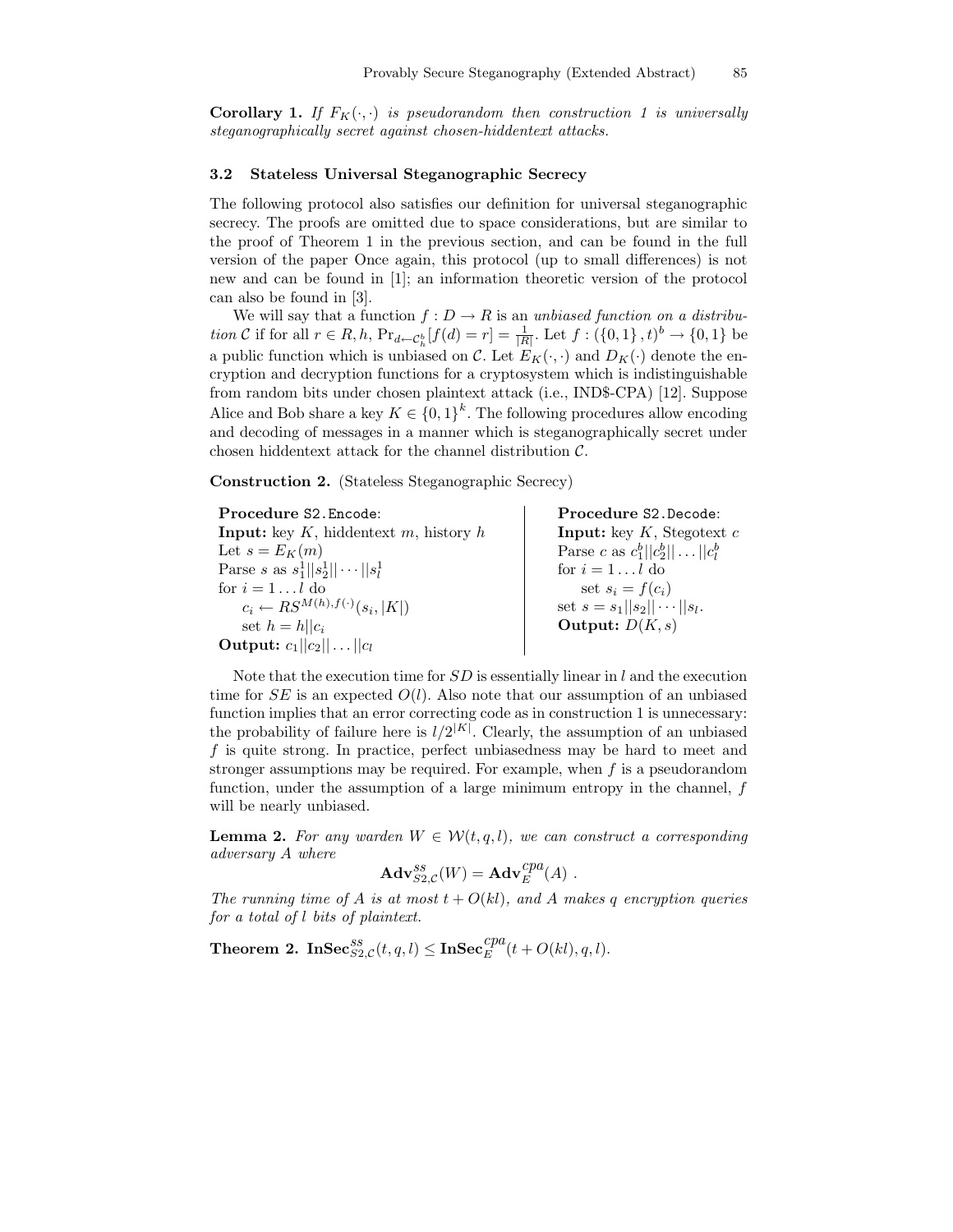**Generalization.** The assumption that the balanced function,  $f$ , is unbiased can be weakened to the assumption of an  $\epsilon$ -biased function where the probability of any value is within  $\epsilon$  of uniform. The same proofs work with the insecurity increased by at most  $\epsilon$  (however, error correcting codes might be necessary in this case).

A few easy corollaries follow from Theorem 2. If E is indistinguishable from random bits under chosen plaintext attack then construction 2 is SS-CHA-C secure. Additionally, if  $E$  is replaced by a public key cryptosystem which is indistinguishable from random bits under chosen plaintext attack, then construction 2 is a public key stegosystem which is steganographically secret under chosen hiddentext attack (under an appropriate generalization of our definitions to a public-key scenario).

# 4 Robust Steganography

## 4.1 Definitions for Robust Steganography

Robust steganography will be modelled as a game between Alice and Ward in which Ward is allowed to make some alterations to Alice's messages. Alice wins if she can pass a message with high probability, even when Ward alters her message. For example, if Alice passes a single bit per channel message and Ward is unable to change the bit with probability at least  $\frac{1}{2}$ , Alice can use error correcting codes to reliably transmit her message. It will be important to state the limitations we impose on Ward, since otherwise he can replace all messages with a new draw from the channel distribution, effectively destroying any hidden information. In this section we give a formal definition of robust steganography with respect to a limited adversary.

We will model Ward's power as defined by a relation  $R$  which is constrained to not corrupt the channel too much. This general notion of constraint is sufficient to include many simpler notions such as (for example) "only alter at most 1% of the bits".

Let  $D$  be a finite distribution with support  $X$  and let  $R$  be a relation between the set X and the set Y such that for every  $x \in X$ , there exists a  $y \in Y$  where  $(x, y) \in R$ . Consider a single-player game of chance which is played as follows:

- 1. The player draws x according to  $\mathcal{D}$ .
- 2. The player chooses an arbitrary y such that  $(x, y) \in R$ .
- 3. The player makes an independent draw  $x'$  from  $D$ .

The player wins if  $(x', y) \in R$ . Define the *obfuscation probability* of R for D by

$$
\mathcal{O}(R,\mathcal{D}) = \max_{y} \sum_{(x',y)\in R} \Pr_{\mathcal{D}}[x'] .
$$

This function represents an upper bound on the player's winning probability. In particular, for any y the player chooses in step 2,  $\mathcal{O}(R,\mathcal{D})$  bounds the probability  $\sum_{(x',y)\in R} \Pr_{\mathcal{D}}[x']$  of winning. Note that the  $\log_2 \mathcal{O}(R,\mathcal{D})$  gives the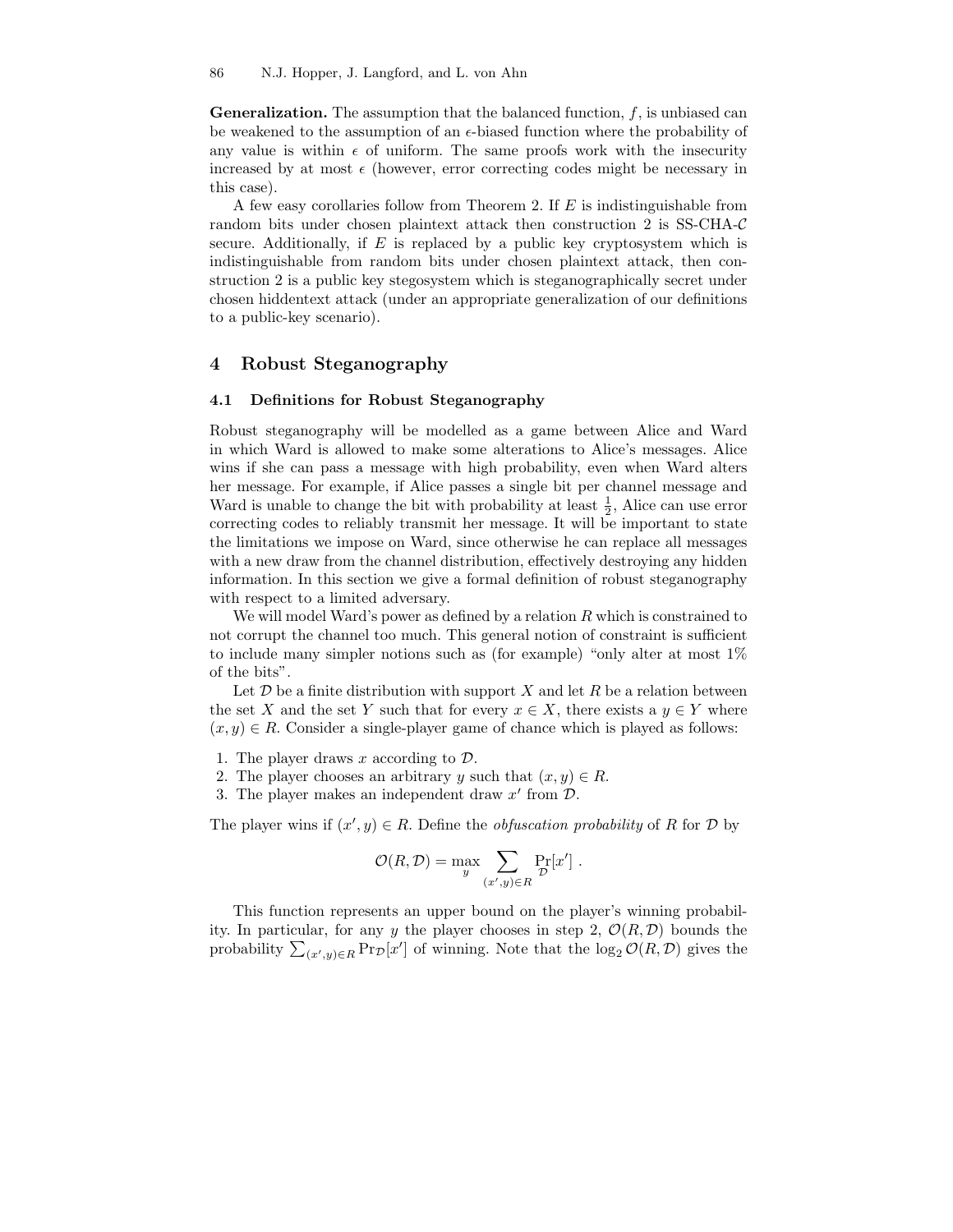minimum amount of conditional information retained about draws from  $D$  when they are substituted arbitrarily amongst possibilities which satisfy R. The obfuscation probability is therefore a worst-case conditional entropy (just as minimum entropy is a worst-case entropy), except that logarithms have been removed.

Now let R be an efficiently computable relation on blocks and let  $R(x) =$  $\{y:(x,y)\in R\}$ . We say that the pair  $(R,\mathcal{C}_h^b)$  is  $\delta$ -admissible if  $\mathcal{O}(R,\mathcal{C}_h^b)\leq \delta$  and a pair  $(R, C)$  is  $\delta$ -admissible if  $\forall h \ (R, C_h^b)$  is  $\delta$ -admissible. An R-bounded active warden  $W$  can be thought of as an adversary which plays the following game against a stegosystem  $S = (SE, SD)$ :

- 1. W is given oracle access to the channel distribution  $\mathcal C$  and makes as many draws as it likes.
- 2. W is given oracle access to  $SE(K, \cdot, \cdot)$ , and makes at most q queries totaling at most  $l_1$  bits to  $SE$ .
- 3. W presents an arbitrary message  $m \in \{0,1\}^{l_2}$  and history h.
- 4. W is then given a sequence of blocks  $c = c_1 ||c_2|| \dots ||c_u$  from the support of  $\mathcal{C}_h^{(u*b)}$  $\binom{(u*b)}{h}$ , and returns a sequence  $c' = c'_1 ||c'_2 || \dots ||c'_u$  where  $c'_i \in R(c_i)$  for each  $1 \leq i \leq u$ . Here u is the number of blocks of stegotext output by  $SE(K, m, h)$ .

Define the success of  $W$  against  $S$  by

$$
\mathbf{Succ}_{S}^{R}(W) = \Pr_{K \leftarrow U(k), r \leftarrow \{0,1\}^{*}, o \leftarrow \{0,1\}^{*}} [SD_{o}(K, W_{r}(SE_{o}(K, m, h)), h) \neq m]
$$

Here, r and o are the random bits used by Ward and the protocol, respectively. Define the failure rate of S by

$$
\mathbf{Fail}_{S}^{R}(t, q, l) = \max_{W \in \mathcal{W}(R, t, q, l)} \left\{ \mathbf{Succ}_{S}^{R}(W) \right\},
$$

where  $W(R, t, q, l)$  denotes the set of all R-bounded active wardens that submit at most  $q$  queries of total length at most  $l_1$ , produce a plaintext of length at most  $l_2 = l - l_1$  and run in time at most t.

**Definition 4.** (Robust Steganography) A stegosystem  $S = (SE, SD)$  is called  $(t, q, l, \epsilon, \delta)$  steganographically robust against R-bounded adversaries for the distribution C (denoted  $(t, q, l, \epsilon, \delta)$ -SR-CHA- $(C, R)$ ) if the following conditions hold:

- $-$  (Secrecy): S is  $(t, q, l, \epsilon)$ -SS-CHA-C.
- $-$  (Robustness): **Fail** $S(t, q, l) \leq \delta$ .

A stegosystem is called  $(t, q, l, \epsilon, \delta)$  steganographically robust (SR-CHA) if it is  $(t, q, l, \epsilon, \delta)$ -SR-CHA- $(C, R)$  for every  $\delta$ -admissible pair  $(C, R)$ .

Definition 5. (Universal Robust Steganography) A sequence of stegosystems  $\{S_k\}_{k\in\mathbb{N}}$  is called *universally steganographically robust* if it is universally steganographically secret and there exists a polynomial  $q(\cdot)$  and a constant  $\delta \in [0, \frac{1}{2})$ such that for every PPTM W, every  $\delta$ -admissible  $(R, \mathcal{C})$ , and all sufficiently large  $k, \, \mathbf{Succ}_{S_k}^R(W) < 1/q(k).$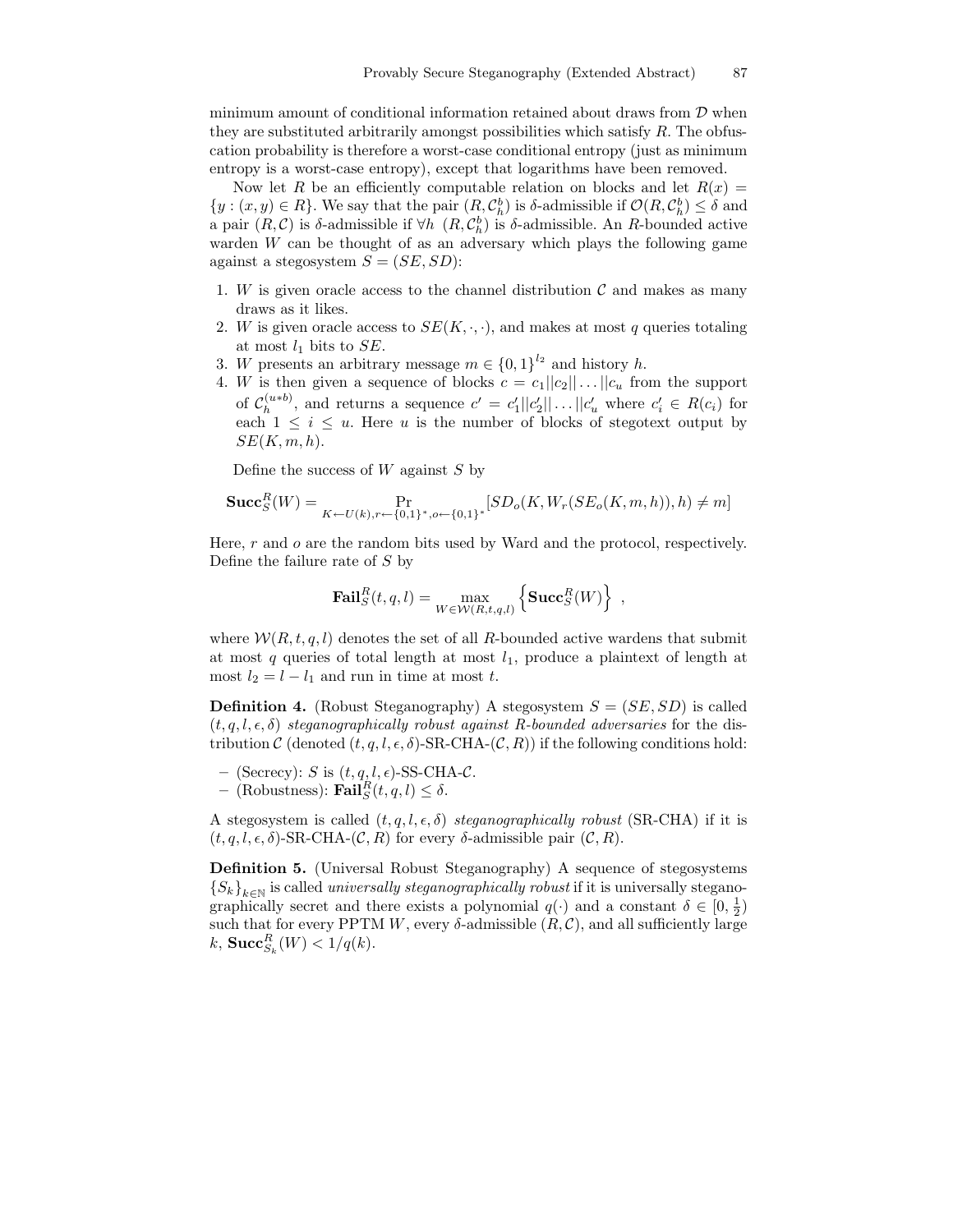# 4.2 Universally Robust Stegosystem

In this section we give a stegosystem which is Steganographically robust against any bounding relation  $R$ , under a slightly modified assumption on the channel oracles, and assuming that Alice and Bob know some efficiently evaluable,  $\delta$ admissible relation  $R'$  such that  $R'$  is a superset of R. For several reasons, this stegosystem appears impractical but it serves as a proof that robust steganography is possible for any admissible relation.

Suppose that the channel distribution  $\mathcal C$  is efficiently sampleable, that is, there is an efficient algorithm M which, given a uniformly chosen string  $s \in \{0,1\}^m$ and history h produces a block distributed according to  $\mathcal{C}_h^b$  (or statistically close to  $\mathcal{C}_h^b$ ). We will assume that Alice, Bob, and Ward all have access to this algorithm. Furthermore, we assume Alice and Bob share a key  $K$  to a pseudorandom function; and have a synchronized counter  $N$ . Let  $n$  be a robustness parameter.

Construction 3. (Universally Robust Steganography)

Procedure S3.Encode: **Input:**  $K, m, h$ Parse *m* as  $m_1^1 || m_2^1 || \cdots || m_l^1$ for  $i = 1 \dots l$  do for  $j = 1 \dots n$  do set  $c_{i,j} = M(F_K(N, m_i), h)$ increment N set  $h = h||c_{i,j}$ Output:  $c_{1,1}||c_{1,2}|| \ldots ||c_{l,n}$ Procedure S3.Decode: **Input:** key  $K$ , stegotext  $c$ , history  $h$ Parse c as  $c_1^b ||c_2^b || \ldots ||c_{ln}^b$ for  $i=1\ldots l$  do set  $h_0 = h_1 = h$ for  $j = 1 \dots n$  do for  $\sigma \in \{0,1\}$  do set  $m_{\sigma} = M(F_K(N, \sigma), h_{\sigma})$ set  $h_{\sigma} = h_{\sigma} || m_{\sigma}$ increment N if  $(∀j.(h<sub>0,j</sub>, c<sub>i,j</sub>) ∈ R')$ then  $p_i = 0$ ; else  $p_i = 1$ set  $h = h_{p_i}$ set  $p = p_1 ||p_2|| \cdots ||p_l$ . Output: p

Suppose that instead of sharing a key to a pseudorandom function  $F$ , Alice and Bob shared two secret blocks  $b_0, b_1$  drawn independently from  $\mathcal{C}_h^b$ . Then Alice could send Bob the message bit  $\sigma$  by sending block  $b_{\sigma}$ , and Bob could recover  $\sigma$  by checking to see if the block he received was related (by  $R'$ ) to  $b_0$  or  $b_1$ . Since the adversary is R bounded and  $(C, R')$  is  $\delta$ -admissible, the probability of a decoding error — caused either by the adversary, or by accidental draw of  $b_0, b_1$  — would be at most  $\delta$ . Intuitively, Construction 3 simply extends this notion to multiple bits by replacing the  $b_0, b_1$  by draws from  $M(\cdot)$  with shared pseudorandom inputs; and reduces the probability of decoding error to  $\delta^n$  by encoding each hiddentext bit *n* times.

Lemma 3.  $\text{Ins}_{P}^{ess}_{S3,\mathcal{C}}(t,q,l) \leq \text{Ins}_{\text{Erf}}^{prf}(t+O(nl),nl).$ **Lemma 4. Fail**  ${}_{S_3}^{R}(t, q, l_1, l_2) \leq$  **Insec**<sub>F</sub> ${}_{F}^{E}f(t + O(nl), nl) + l_2\delta^n$ .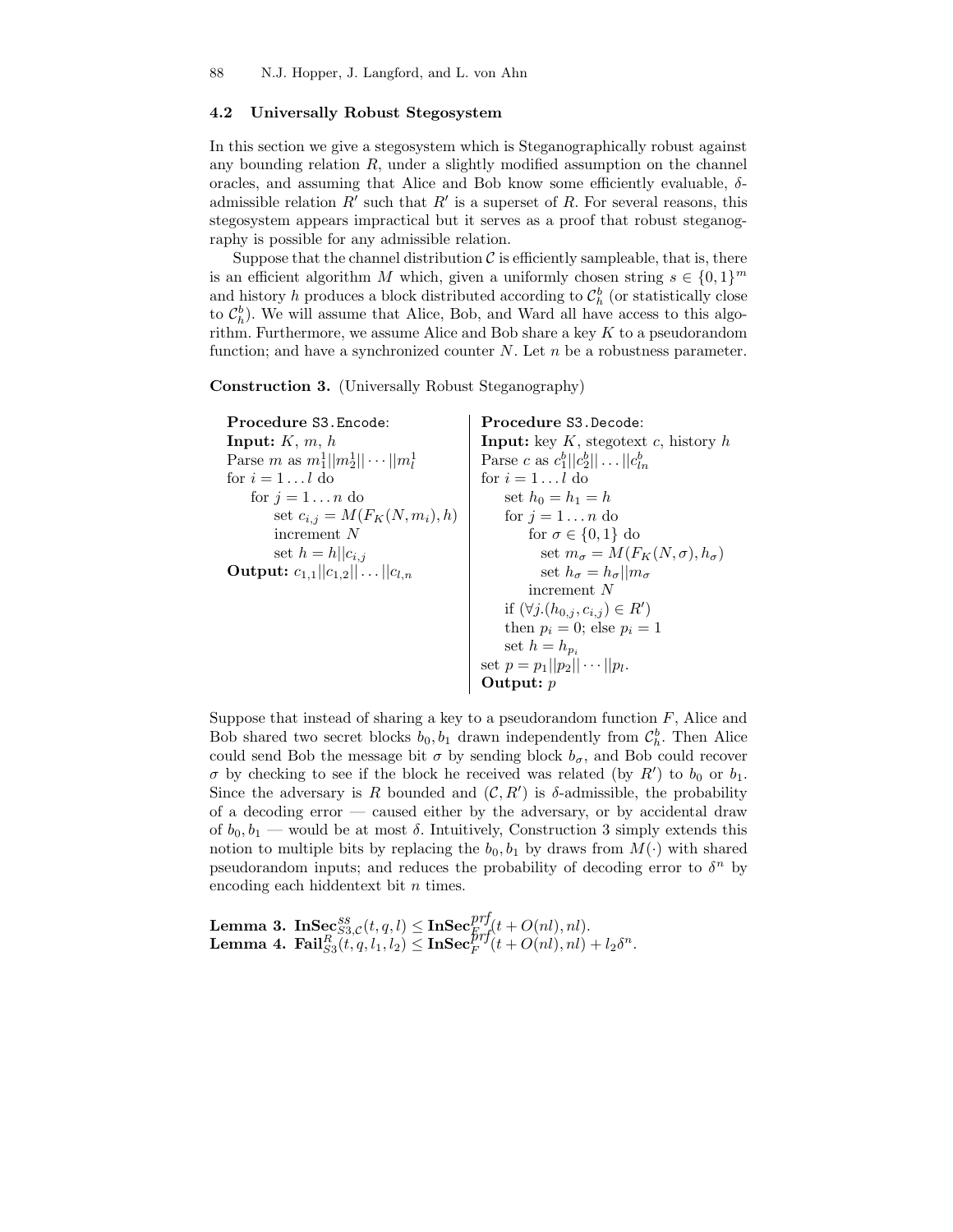*Proof.* Let W be an active R-bounded  $(t, q, l_1, l_2)$  warden. We construct a PRF adversary A which runs in time  $t + O(nl)$ , makes at most nl PRF queries, and satisfies  $\mathbf{Adv}_{F}^{\text{prf}}(A) \geq \mathbf{Succ}_{S}^{R}(W) - l_{2} \delta^{n}$ .  $A^{f}$  works by running W, using its function oracle f in place of  $F_K(\cdot, \cdot)$  to emulate Construction 3 in responding to the queries of  $W$ . Let  $m, c'$  be the hiddentext and the stegotext sequence returned by W, respectively. Then  $A^f$  returns 1 iff  $SD(K, c', h) \neq m$ . Consider the following two cases for f:

– f is chosen uniformly from all appropriate functions. Then, for each  $i, j$ , the stegotexts  $c_{i,j} = M(f(N_i + j, p_i), h_{i,j})$  are distributed independently according to  $\mathcal{C}_{h_{i,j}}^b$ . Consider the sequence of "alternative stegotexts"  $d_{i,j} =$  $M(f(N_i + j, 1 - p_i), h_{i,j});$  each of these is also distributed independently according to  $\mathcal{C}_{h_{i,j}}^{b}$ ; and since W is never given access to the  $d_{i,j}$ , the  $c'_{i,j}$ are independent of the  $d_{i,j}$ . Now SD will fail (causing  $A<sup>f</sup>$  to output 1) only if the event  $\forall j. (d_{i,j}, c'_{i,j}) \in R'$  occurs for some i. Because the  $d_i$  are independent of the actions of W, and because  $(C, R')$  is  $\delta$ -admissible, each event  $(d_{i,j}, c'_{i,j}) \in R'$  happens independently with probability at most  $\delta$ . So for any fixed i, the probability of failure is at most  $\delta^n$ . The union bound then gives

$$
\Pr_{f \leftarrow U(b,n)}[A^f = 1] \le l_2 \delta^n
$$

.

– f is chosen uniformly from  $F_K(\cdot, \cdot)$ . Then  $A^F$  outputs 1 exactly when W succeeds against S, by the definition of S:

$$
\Pr_{K \leftarrow U(k), r \leftarrow \{0,1\}^*} [A_r^{F_K} = 1] = \text{Succ}_S^R(W) .
$$

Taking the difference of these probabilities, we get:

$$
\mathbf{Adv}_{F}^{\text{prf}}(A) = \Pr_{K \leftarrow U(k), r \leftarrow \{0,1\}^{*}} [A_{r}^{F_{K}} = 1] - \Pr_{f \leftarrow U(b,n), r \leftarrow \{0,1\}^{*}} [A_{r}^{f} = 1]
$$
  
\n
$$
\geq \mathbf{Succ}_{S}^{R}(W) - l_{2} \delta^{n}.
$$

**Theorem 3.** If F is  $(t + O(nl), nl, \epsilon)$ -pseudorandom then Construction 3 is  $(t, l_1, l_2, \epsilon, \epsilon + l_2 \delta^n)$ -SR-CHA.

## 4.3 Robust Steganography for text-like channels

We provide a protocol which is steganographically robust against R-bounded adversaries for a particular class of admissible relations R on particular channels. For some channel distributions this class of relations may provide an accurate model of the limitations of real wardens; in particular it seems reasonable to suppose that a predominantly text-based channel might limit the power of an active warden by such a relation.

A text based channel (such as email) might consist of "documents" built out of many bits with the same timestamp  $(=$  sending time). Fix a symbol alphabet  $\Sigma = \{0,1\}^s$ , and represent every document d in the support of C by a string of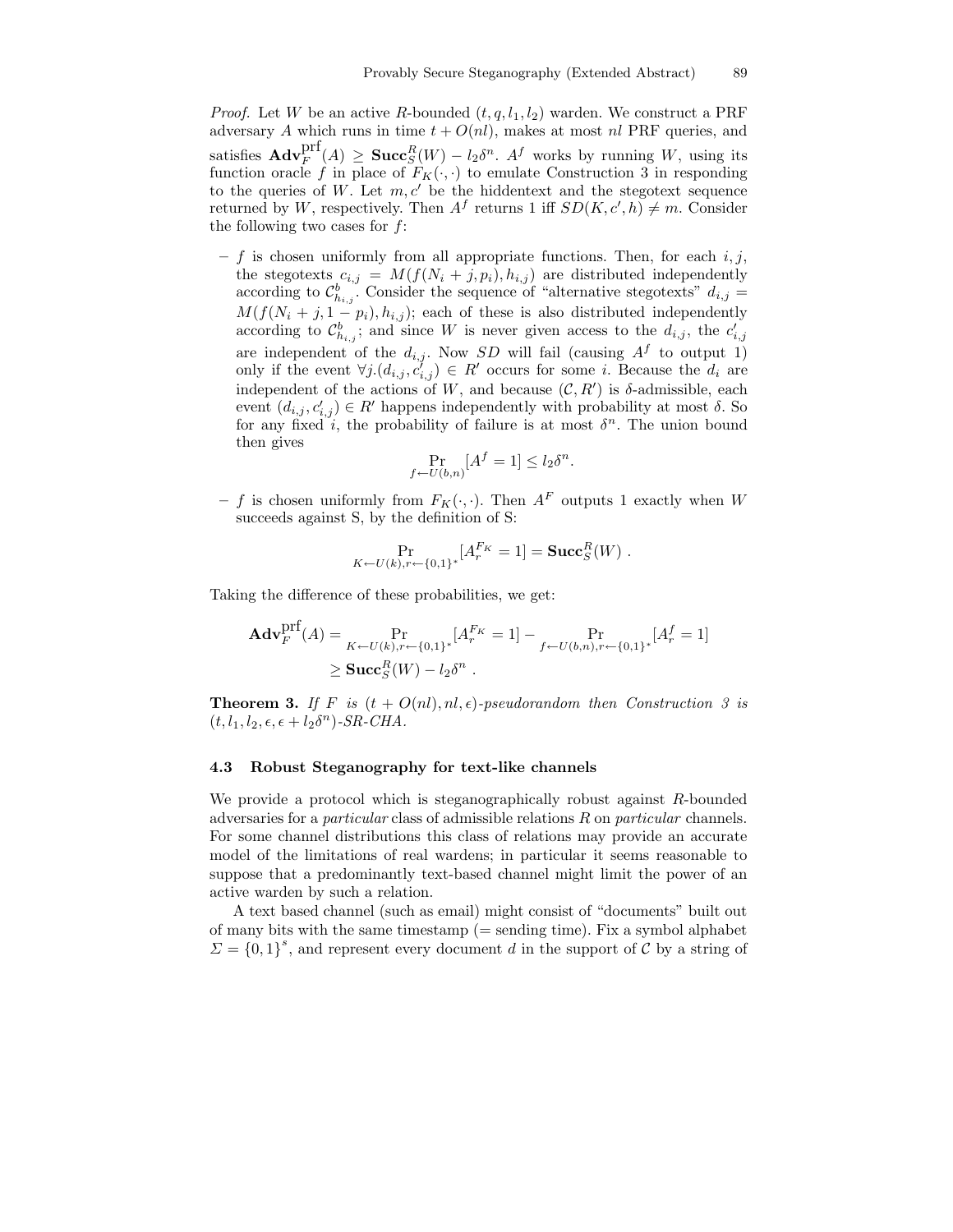symbols  $d = d_0 d_1 \cdots d_l$  and a single timestamp. The *n*-shingling of *d*, denoted by  $ss_n(d)$  is the set  $\{d_0d_1 \cdots d_{n-1}, d_1d_2 \cdots d_n, d_2d_3 \cdots d_{n+1}, \ldots, d_{l-n}d_{l-n+1} \cdots d_l\}$ . Define the family of relations  $R_\delta^n$  for  $0 \le \delta \le 1$  by

$$
(x,y) \in R_{\delta}^{n} \Leftrightarrow \frac{|ss_{n}(x) \cap ss_{n}(y)|}{|ss_{n}(x) \cup ss_{n}(y)|} \ge 1 - \delta.
$$

Let  $F_K(\cdot, \cdot)$  denote a pseudorandom function family indexed by |K| bits which maps n-shingles to the set  ${0,1}^p$ . Let  $E_K$  be a length-preserving, stateful (rather than randomized), IND\$-CPA encryption scheme which works by producing a pseudorandom stream s and outputs  $E_K(m) = s \oplus m$ , (such a scheme can be produced using a pseudorandom function in (stateful) CTR mode, for example) and let  $D$  be the corresponding decryption function. Let  $Enc$  and  $Dec$  be the encoding and decoding algorithms for an error-correcting code which can correct up to a  $\delta + \xi$  fraction of symbol errors; and let  $\ell(\cdot)$  be the stretch function of this code. We will assume Enc and Dec work in linear time for simplicity. Define the function  $\max_{f}(d)$  as the shingle in d which maximizes f, that is

$$
\max_{f}(d) = \operatorname{argmax}_{s \in s s_n(d)} \{f(s)\} .
$$

Let  $g: \{0,1\}^* \to \{0,1\}$  be unbiased for the distribution on shingles induced by  $\max_{F_K}(\mathcal{C})$ . Let Alice and Bob share secret keys  $K_f, K_e$ . The following procedures allow Alice and Bob to robustly encode and decode a message.

Construction 4. (Robust Steganographic Protocol)

Procedure S4.Encode: Input:  $m, h$ , keys  $K_f, K_e$ Let  $p = E_{K_e}(Enc(m))$ Parse p as  $p_1^1 || p_2^1 || \cdots || p_l^1$ <br>for  $i = 1 \ldots l$  do set  $c_i = RS^{M(h), g \circ \max_{F_{K_f}}}(p_i)$ set  $h = h||c_i$  $\textbf{Output:} \ c_1 || c_2 || \ldots || c_l$ Procedure S4.Decode: **Input:** stegotext c, keys  $K_f, K_e$ Parse c as  $c_1^b \vert \vert c_2^b \vert \vert \ldots \vert \vert c_l^b$ <br>for  $i = 1 \ldots l$  do set  $s_i = \max_{F_{K_f}(\cdot)}(c_i)$ set  $p_i = g(s_i)$ set  $p = p_1 ||p_2|| \cdots ||p_l$ .  $\textbf{Output:}\ \mathit{Dec}(D_{K_e}(p))$ 

Note that it is important that encryption and bit errors commute here which holds for only some encryption techniques.

In the following, Let  $\ell_q$  be the maximum size of q encoded strings with total length  $l_1$  plus  $\ell(l_2)$ .

Lemma 5.  $\text{InSec}_{S4}^{SS}(t,q,l) \leq \text{InSec}_{E}^{cpa}(t+O(k\ell_{q}),q,\ell_{q}).$ 

Lemma 6. Fail $^{R_3^n}_{S4}(t,q,l_1,l_2)\leq 2e^{-\xi^2\ell(l_2)/2}+ \mathbf{InSec}_F^{prf}(t+O(k\ell_q),k\ell_q).$ 

**Theorem 4.** If F is  $(t + O(k\ell_q), k\ell_q, \epsilon)$ -pseudorandom and E is  $(t + \ell_q, q, \ell_q, \mu)$ - IND\$-CPA, then Construction 4 is  $(t, l_1, l_2, \epsilon + \mu, 2e^{-\xi^2\ell(l_2)/2} + \epsilon)$  - SR-CHA  $a gainst\ R_{\delta}^n\mbox{-bounded adversaries}.$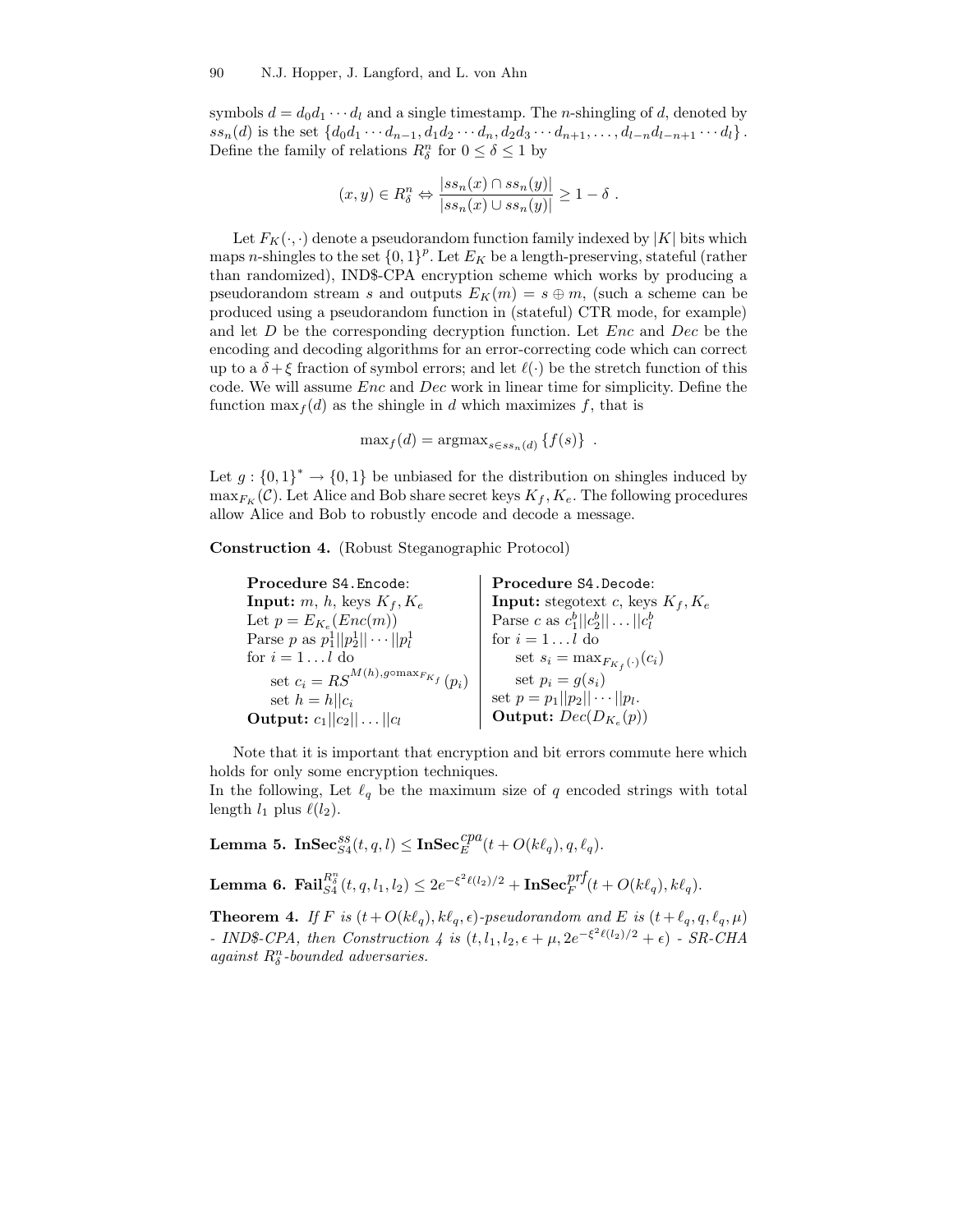# 5 Discussion

#### 5.1 Alternative security conditions

There are several conceivable alternatives to our security conditions; we will briefly examine these alternatives and justify our choices.

Find-Then-Guess: This is the standard model in which an attacker submits two plaintexts  $p_0$  and  $p_1$ , receives  $SE(p_b)$ , and attempts to guess b. Security in our attack model implies find-then-guess security; moreover the essence of steganographic secrecy is not merely the inability to distinguish between messages (as in the find-then-guess model) but the inability to detect a message.

Fixed History: In this model the adversary may not submit alternate histories to the encryption model. Security under a chosen-history attacks implies security against a fixed-history attacks. This notion may be of interest however, especially because in many situations a chosen-history attack may not be physically realizable. Our attacks can be considered chosen-history attacks.

Integrity of Hiddentexts. Intuitively, Integrity of Hiddentexts requires that an active warden is unable to create a sequence of covertexts which decodes to a valid, new hiddentext. Suppose we amend the description of a stego system to allow the decoding algorithm to output the "fail" symbol ⊥. Then suppose we give the adversary oracle access to SE and allow the adversary to make at most q queries  $p_0, \ldots, p_q$  to  $SE(K, \cdot, \cdot)$  totaling l bits. The adversary then produces a sequence of covertexts  $c = c_1 || \dots || c_m$ . Denote the advantage of A against S by

$$
\mathbf{Adv}_{S,C}^{\mathrm{int}}(A) = \Pr\left[ SD(K, \mathbf{c}, h) \neq \perp \wedge \forall i . SD(K, \mathbf{c}, h) \neq p_i \right],
$$

and denote the integrity failure of a stegosystem by

$$
\mathbf{Fail}_{S,C}^{int}(t,q,l) = \max_{A \in \mathcal{A}(t,q,l)} \left\{ \mathbf{Adv}_{S,C}^{int}(A) \right\}
$$

.

A stegosystem has  $(t, q, l, \epsilon)$  integrity of hiddentexts if  $\textbf{Fall}_{S, \mathcal{C}}^{\text{int}}(t, q, l) \leq \epsilon$ .

Note that in practice this notion by itself is too weak because it allows the possibility for the warden to disrupt the communication between Alice and Bob. Finally, we note that if the symmetric encryption scheme  $E$  is INT-CTXT secure as defined by Bellare and Namprempre [2], then construction 2 also provides integrity of hiddentexts.

#### 5.2 Complexity theoretic ramifications

Construction 1 gives a stegosystem which is steganographically secret for any channel distribution  $\mathcal C$  which has minimum entropy greater than 1, assuming the existence of a pseudorandom function family. Goldreich et al [4] show how to construct a pseudorandom function from a pseudorandom generator, which in turn can be constructed from any one-way function, as demonstrated by Hastad et al [5]. Thus in an asymptotic sense, our constructions show that one-way functions are sufficient for steganography. Conversely, it is easy to see that a stegosystem which is steganographically secret for some  $\mathcal C$  is a secure weak private